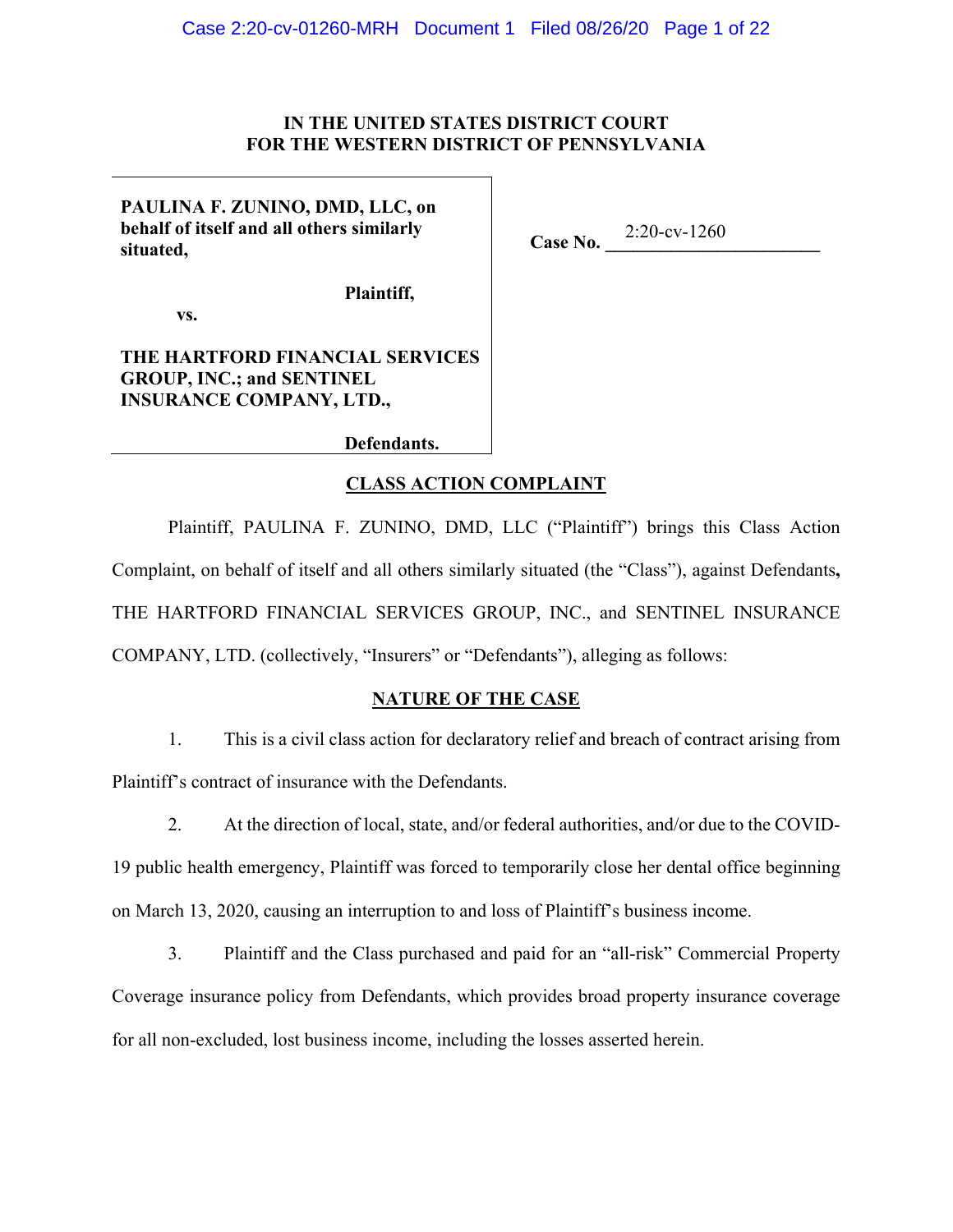### Case 2:20-cv-01260-MRH Document 1 Filed 08/26/20 Page 2 of 22

 $4.$ Plaintiff submitted timely notice of its claim to Defendants, but Defendants have refused to provide the purchased coverage to its insured, and have denied Plaintiff's claim for benefits under the policy.

5. Defendants have similarly refused to, or will refuse to, honor its obligations under the "all-risk" policy(ies) purchased by Plaintiff and the other members of the putative Class of insureds.

#### **PARTIES**

6. Plaintiff, PAULINA F. ZUNINO, DMD, LLC is limited liability company incorporated in, and a citizen of, the Commonwealth of Pennsylvania. Plaintiff is a licensed dental office, with its principal office location at 620 Beaver Street, Sewickley, Pennsylvania 15143 ("Covered Property").

7. Defendant, Hartford Financial Services Group, Inc. is a Delaware corporation with its principal place of business in Hartford, Connecticut, and is a citizen of Connecticut. It owns subsidiaries, directly and indirectly, that issue, *inter alia*, commercial property insurance.

8. Defendant, Sentinel Insurance Company, Ltd., is a Connecticut corporation with its principal place of business in Hartford, Connecticut, and is a citizen of Connecticut. It is a subsidiary of Hartford Financial Services Group, Inc. and a member of The Hartford group of insurance companies.

#### **JURISDICTION**

9. This court has subject matter jurisdiction over this action pursuant to 28 U.S.C.  $\S$ 1332(d), the Class Action Fairness Act, which affords federal courts with original jurisdiction over cases where any member of the plaintiff class is a citizen of a state different from any defendant (i.e., so-called "minimum diversity of citizenship,") and where the amount in controversy exceeds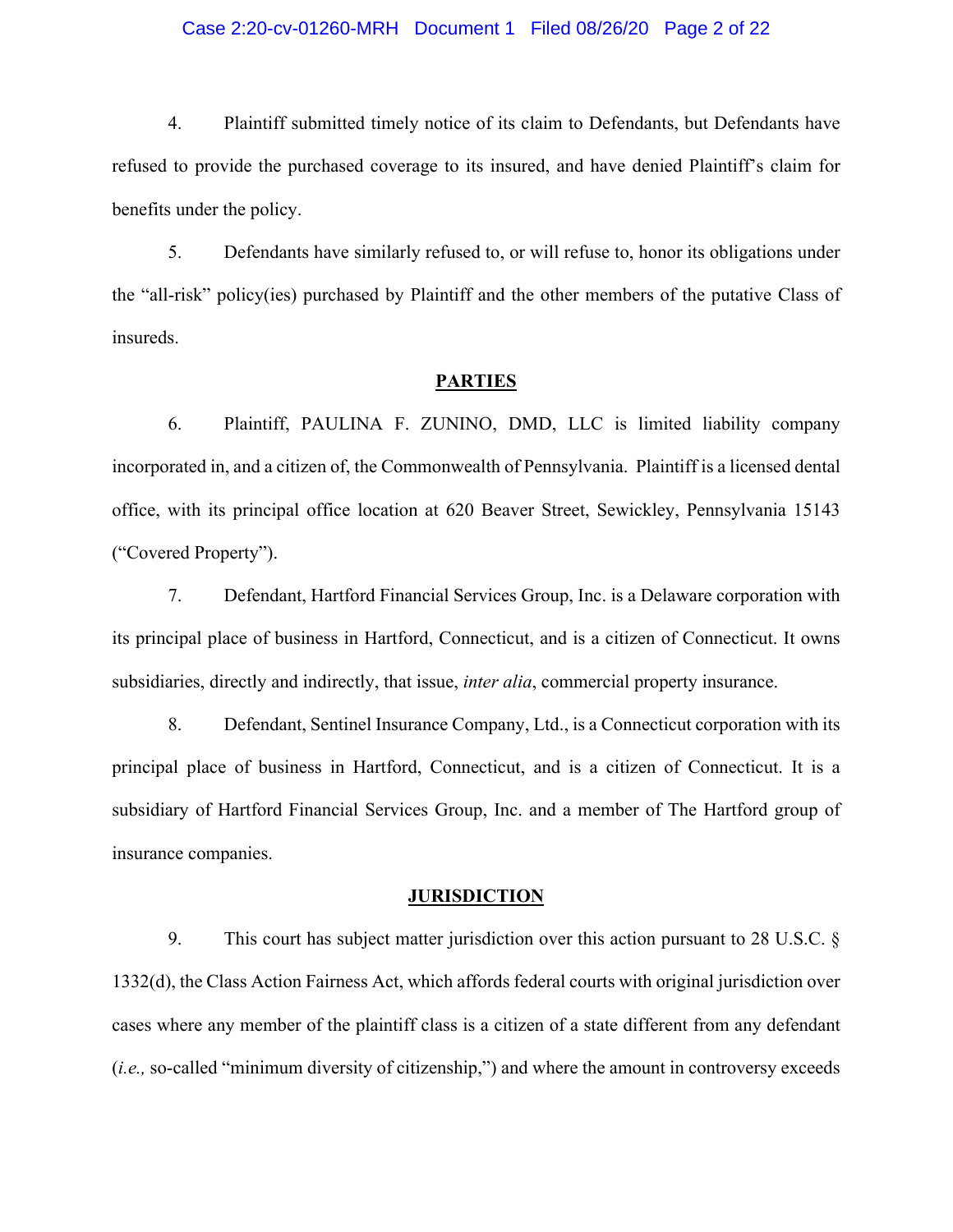### Case 2:20-cv-01260-MRH Document 1 Filed 08/26/20 Page 3 of 22

\$5,000,000, exclusive of interest and costs. Here, there exists minimal diversity of citizenship because Plaintiff (and some members of the Class) and Defendants are citizens of different states, and the aggregated claims of the putative Class members exceed \$5,000,000, exclusive of interest and costs.

10. The Court has personal jurisdiction over Defendants because at all relevant times they have engaged in substantial business activities in Pennsylvania. Defendants have, at all relevant times, transacted, solicited, and conducted business in Pennsylvania through its employees, agents, and/or sales representatives, and derived substantial revenue from such business in Pennsylvania.

Venue is proper in this district pursuant to 28 U.S.C.  $\S$  1391(b)(2) because a 11. substantial part of the events or omissions giving rise to the claim occurred, or a substantial part of property that is the subject of the action is situated, in this district.

### **FACTUAL BACKGROUND**

### **Plaintiff Purchased an "All-Risk" Policy of Property Insurance That Broadly** Provides Coverage for Loss of Business Income, Among Other Things

Plaintiff purchased a contract of insurance from Defendants, whereby Plaintiff 12. agreed to make payments (in the form of premiums) to Defendants in exchange for Defendants' promise to indemnify Plaintiff for losses at the Covered Property, including, but not limited to, business income losses.

Plaintiff's contract of insurance with Defendants bears Policy Number 13. 39SBWUL0017 (the "Policy") and is effective for the period of November 1, 2019 November 1, 2020 (the "Policy Term"). The Policy is attached hereto as Exhibit A.

14. Plaintiff paid all premiums owed to Defendants under the Policy, and Defendants accepted all such premiums from Plaintiff.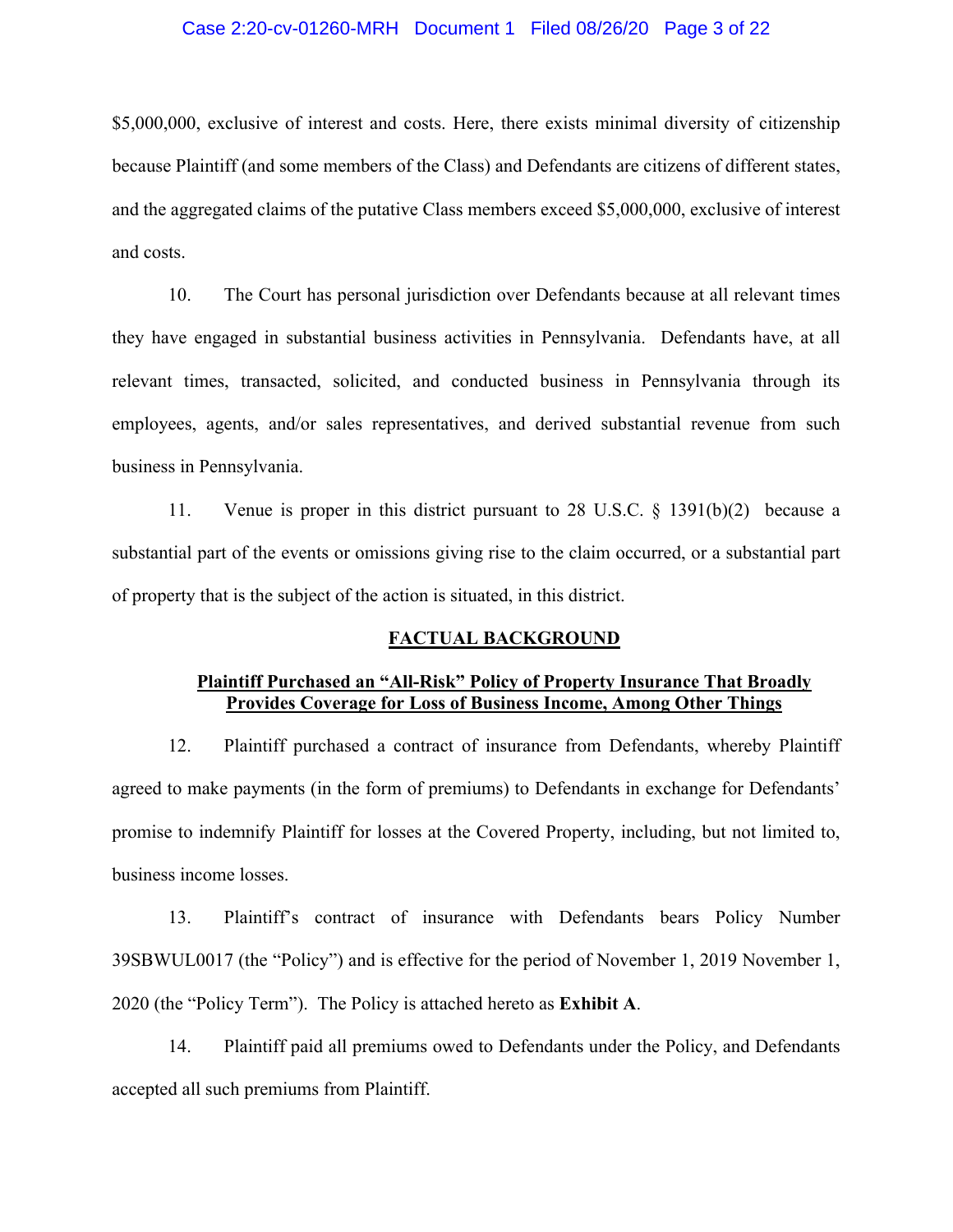### Case 2:20-cv-01260-MRH Document 1 Filed 08/26/20 Page 4 of 22

15. The Policy is a form policy issued by Defendants.

16. The Policy is an "all-risk" policy, which provides the broadest property insurance coverage available.

17. The Policy provides coverage for "direct physical loss of or physical damage to Covered Property at the premises described in the Declarations  $\ldots$  caused by or resulting from a Covered Cause of Loss."

18. The premises described in the Declarations of the Policy is the Covered Property.

19. The Policy defines "Covered Cause of Loss" as "RISKS OF DIRECT PHYSICAL LOSS unless the loss is: a. Excluded  $\ldots$  or Limited [under the Policy]."

20. The Policy does not define the phrase "direct physical loss of or physical damage  $\mathsf{to}$ ."

21. However, the use of the disjunctive "or" in the phrase "direct physical loss of or physical damage to" means that coverage is triggered if either a physical loss of property or physical damage to property occurs. The concepts are separate and distinct and cannot be conflated.

22. Physical loss of, or physical damage to, property may be reasonably interpreted to occur when a covered cause of loss threatens or renders property unusable or unsuitable for its intended purpose or unsafe for ordinary human occupancy and/or continued use.

23. The Policy provides Plaintiff with, *inter alia*, various business income and extra expense coverages during the Policy Term.

24. Under the Policy, Defendants agree to pay for the actual loss of Business Income sustained due to the necessary suspension of operations during the period of restoration. "The suspension must be caused by direct physical loss of or physical damage to property at the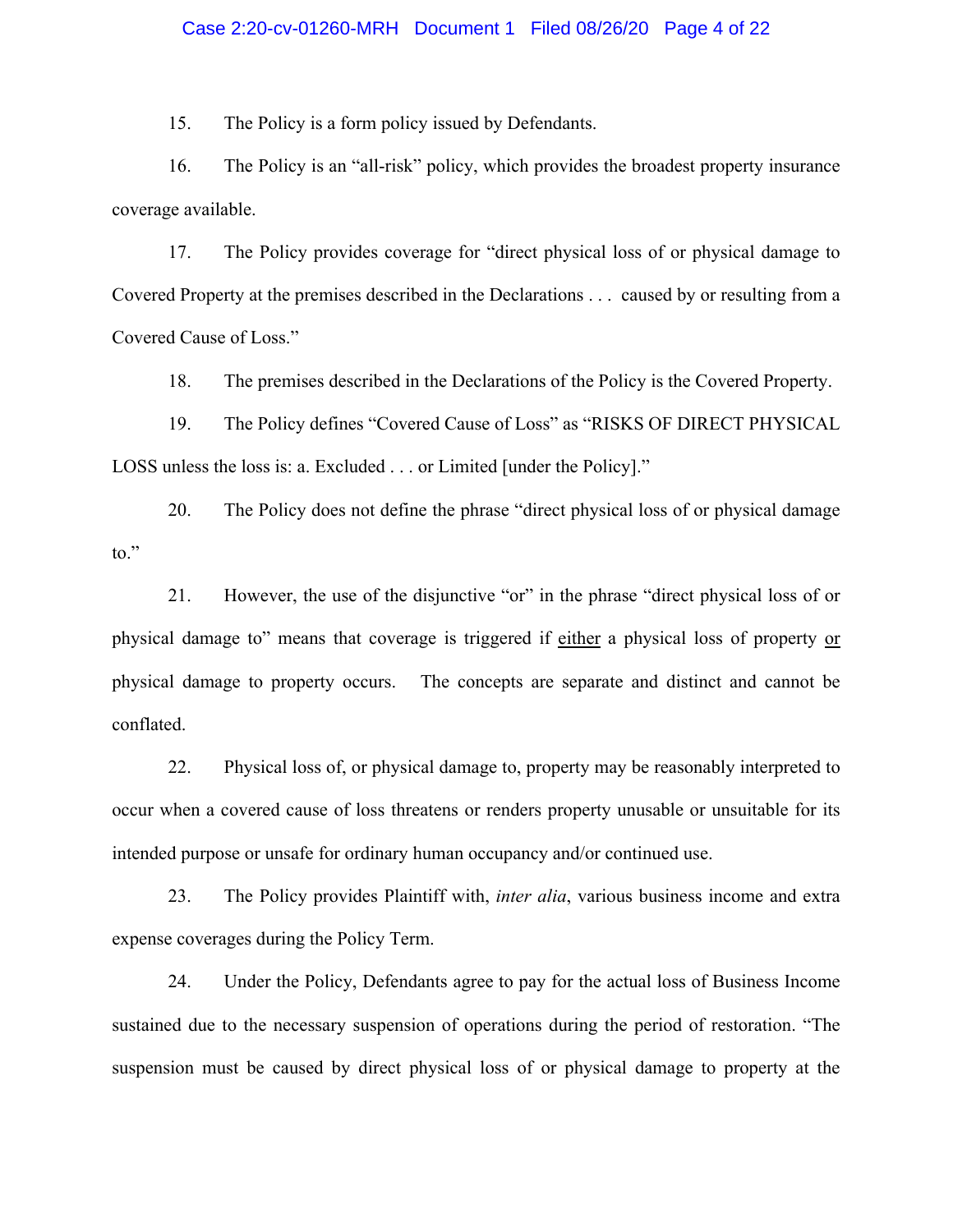### Case 2:20-cv-01260-MRH Document 1 Filed 08/26/20 Page 5 of 22

"scheduled premises." The Policy describes the scheduled premises as "620 Beaver Street, Sewickley, Pennsylvania 15143," the Covered Property.

25. Additional coverage is provided under the Policy for business income losses resulting from an "order of a civil authority" which prohibits access to the Covered Property, related to a "Covered Cause of Loss" at property in the immediate area of the Covered Property.

26. The Policy also provides coverage for "actual loss of Business Income you sustain due to direct physical loss or physical damage at the premises of a dependent property caused by or resulting from a Covered Cause of Loss." Dependent property is defined as "property owned, leased or operated by others whom you depend on to: a) Deliver materials or services to you ... b) Accept your products or services; c) Manufacture your products for delivery to your customers under contract of sale; or d) Attract customers to your business premises."

27. Members of the Class also purchased a policy of insurance from Defendants providing for the same business income loss coverage and using the same form policy provisions.

### In Response to Covid-19, Pennsylvania and Other State Governments Issue **Sweeping Orders Shutting Down "Non-Essential" Businesses**

28. COVID-19 has spread, and continues to spread, rapidly across the United States and has been declared a public health emergency of international concern by the World Health Organization. See https://www.health.harvard.edu/diseases-and-conditions/coronavirus-resourcecenter (last accessed May 6, 2020).

29. COVID-19 is highly contagious and can be spread exponentially in the community by persons who are symptomatic, asymptomatic or pre-symptomatic. In addition to transmission through airborne respiratory droplets, the COVID-19 virus can physically attach to and stay on surfaces of objects or materials for many days.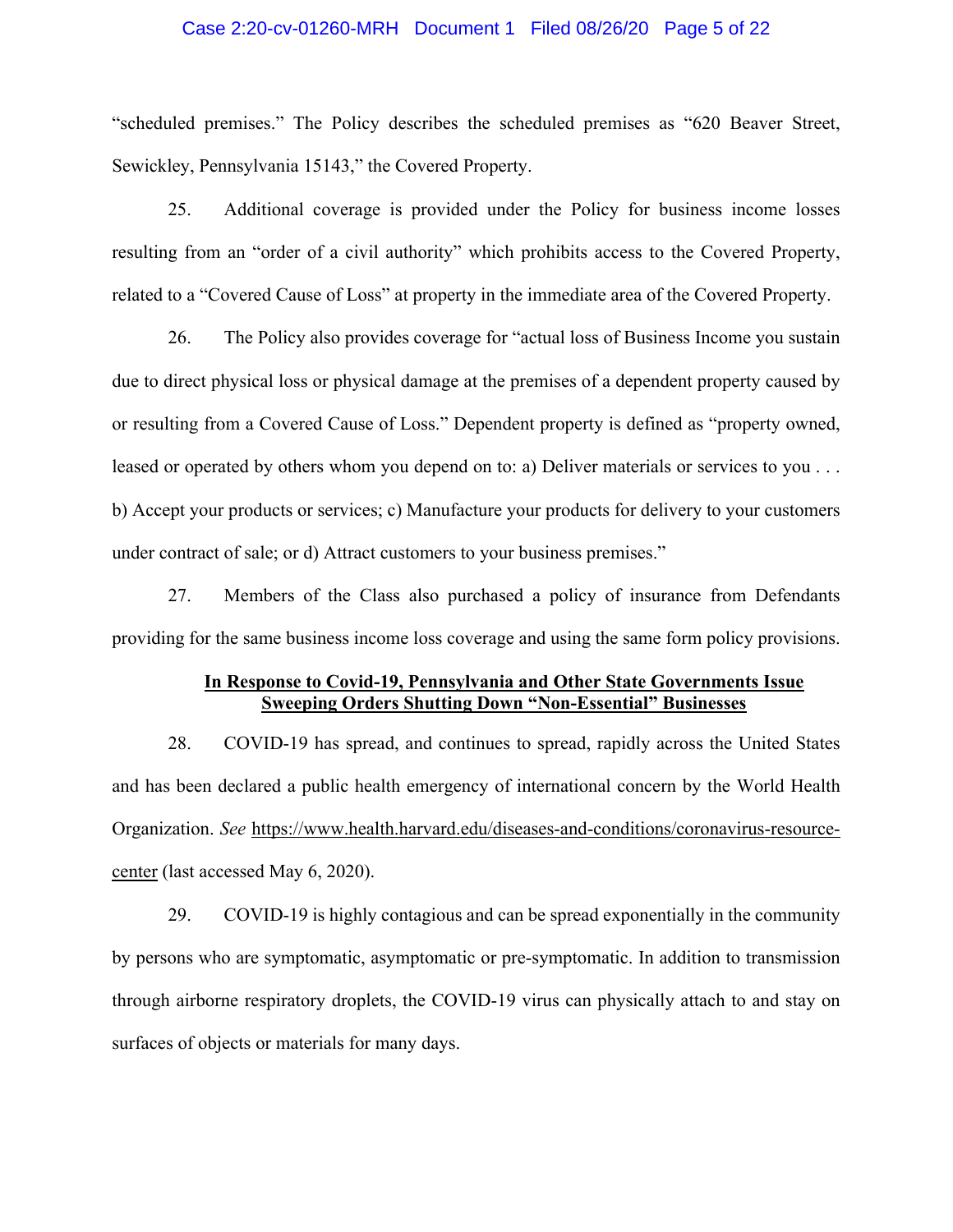### Case 2:20-cv-01260-MRH Document 1 Filed 08/26/20 Page 6 of 22

30. According to a study published in *The New England Journal of Medicine*, COVID-19 is widely accepted as a cause of real physical loss and damage. It remains stable and transmittable in aerosols for up to three hours, and on surfaces for up to four hours on copper, up to 24 hours on cardboard and up to two to three days on plastic and stainless steel. See https://www.nih.gov/news-events/news-releases/new-coronavirus-stable-hours-surfaces (last accessed May  $6, 2020$ ).

31. Another study, published in the *Journal of Hospital Infection*, found: "Human coronaviruses can remain infectious on inanimate surfaces at room temperature for up to 9 days. At a temperature of 30°C or more the duration of persistence is shorter." See https://www.inverse.com/science/coronavirus-4-studies-explain-how-covid-19-sticks-to-surfaces (last accessed May  $6, 2020$ ).

32. With respect to dentistry practices, like Plaintiff's business, COVID-19 poses a particular threat. Most procedures performed by dentists have the potential for creating contaminated aerosols and splatter. Journal of Clinical & Diagnostic Research, *Aerosols How Dangerous They Are in Clinical Practice*, (April 1, 2015), available at https://www.ncbi.nlm.nih.gov/pmc/articles/PMC4437160/. The creation of aerosols in dentistry is of even greater concern with COVID-19: "First, higher viral loads have been detected in nasal passages and the upper respiratory tract of individuals infected with [COVID-19], which mean coughs and sneezes may contain higher viral loads than its predecessor virus. Second, the potential for individuals infected with [COVID-19] to shed and transmit the virus while asymptomatic is much greater, and those in the latent stages of the disease often shed the virus at a higher rate. Third—and most significantly—this new virus strain has been shown to be much more efficient at traveling more considerable distances and becoming aerosolized." Perio-Implant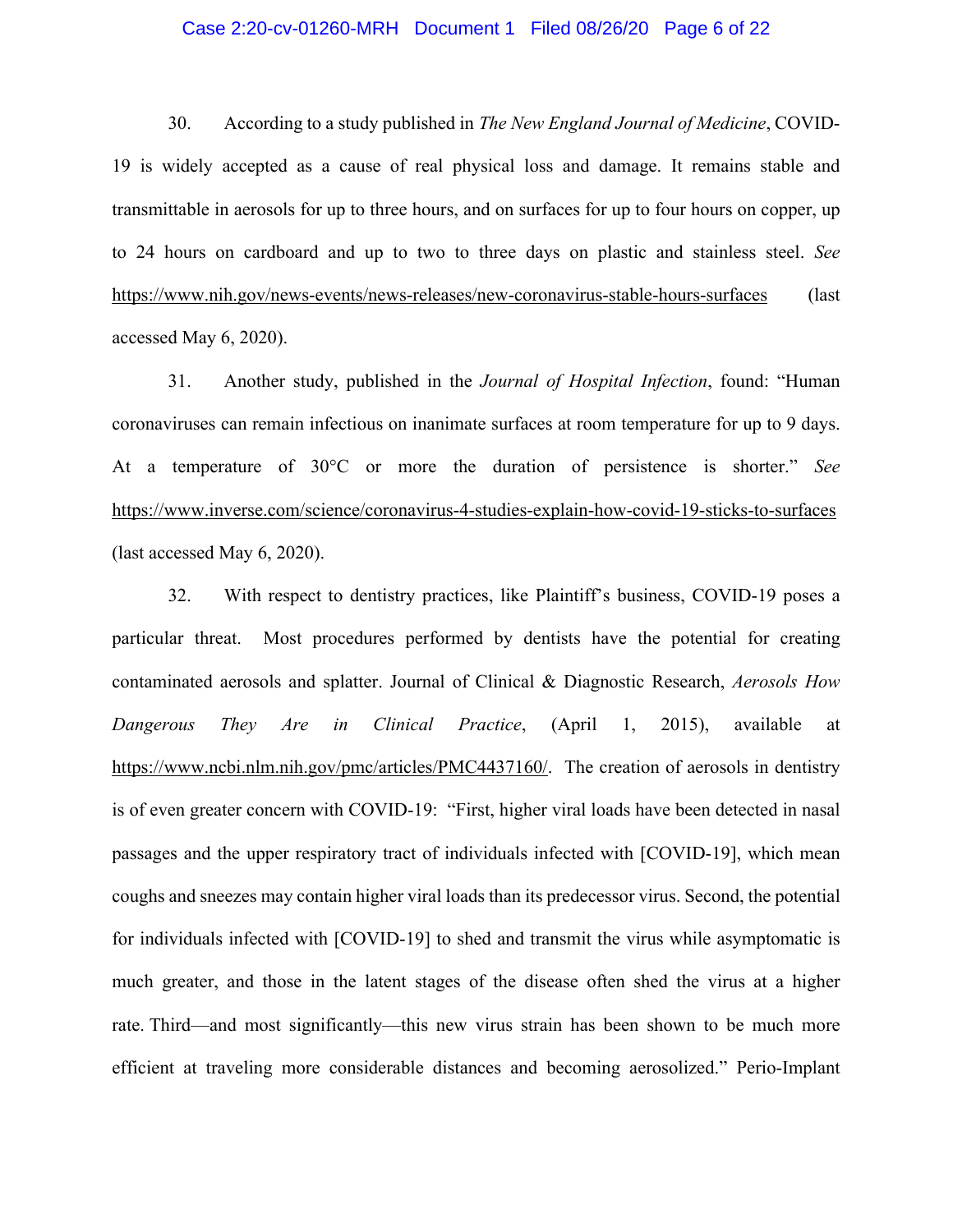### Case 2:20-cv-01260-MRH Document 1 Filed 08/26/20 Page 7 of 22

Advisory, COVID-19 and the problem with dental aerosols (April 7, 2020), available at https://www.perioimplantadvisory.com/periodontics/oral-medicine-anesthetics-and-oralsystemic-connection/article/14173521/covid19-and-the-problem-with-dental-aerosols.

33. In response to the COVID-19 public health emergency, on March 6, 2020, the Governor of Pennsylvania declared a "Disaster Emergency" throughout the Commonwealth of Pennsylvania to control ingress and egress to and from property within the Commonwealth and the movement of persons within it.

34. On March 16, 2020 the American Dental Association ("ADA") "recognizing the unprecedented and extraordinary circumstances dentists and all health care professionals face related to growing concern over COVID-19" issued a recommendation that dentists nationwide postpone elective procedures.

35. Thereafter, on March 19, 2020, the Governor of Pennsylvania issued an Executive Order closing all non-essential businesses within the Commonwealth, including Plaintiff's business. Specifically, the Executive Order, which became effective immediately upon its issuance, mandated that:

No person or entity shall operate a place of business in the Commonwealth that is not a life sustaining business regardless of whether the business is open to members of the public.

Governor Wolf, "Order of the Governor of the Commonwealth of Pennsylvania Regarding the Closure of All **Businesses** Sustaining." that are not Life (Mar. 19. 2020) https://www.governor.pa.gov/wp-content/uploads/2020/03/20200319-TWW-COVID-19business-closure-order.pdf ("Executive Order").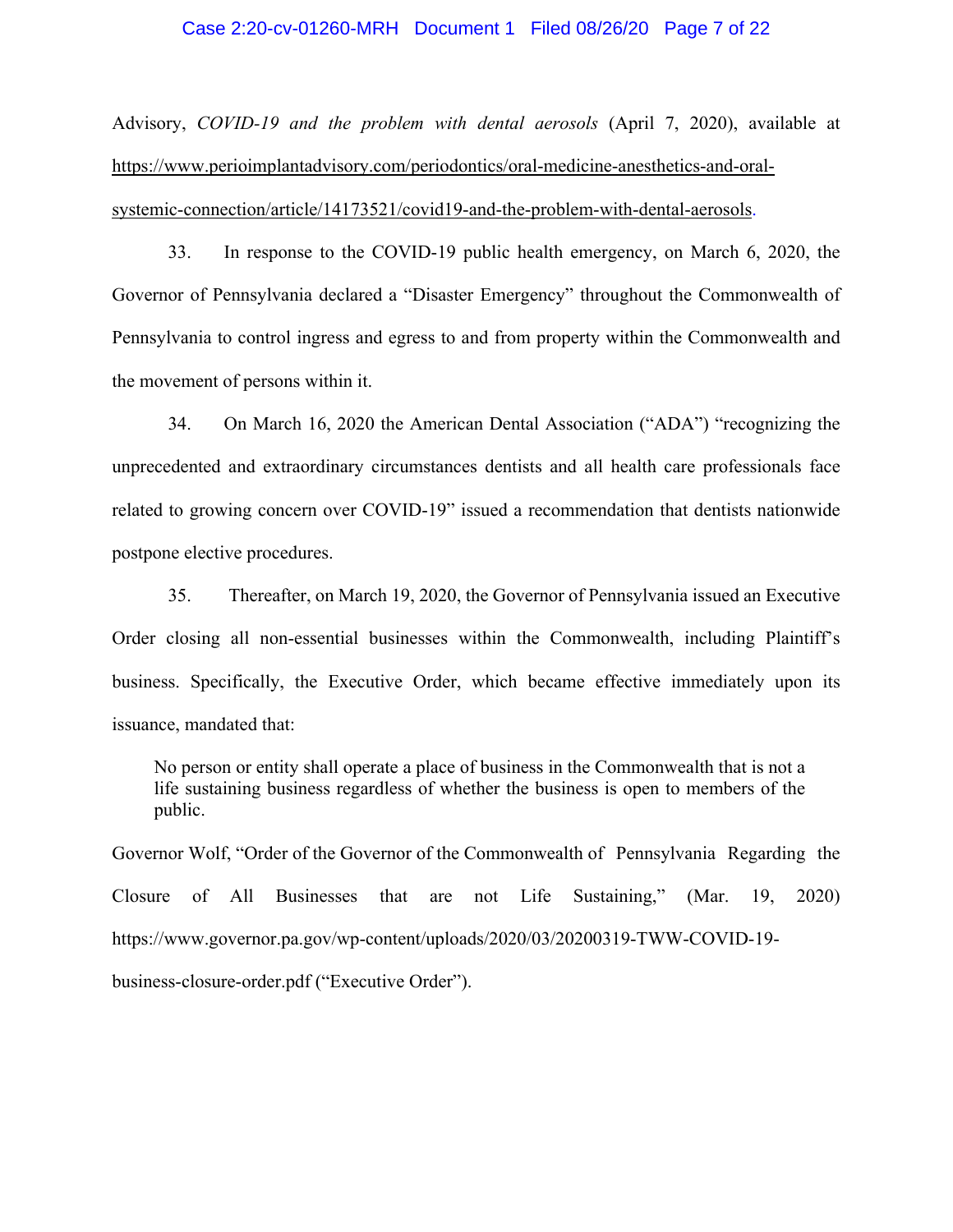### Case 2:20-cv-01260-MRH Document 1 Filed 08/26/20 Page 8 of 22

36. On March 19, 2020 the Secretary of the Pennsylvania Department of Health, consistent with the Governor's Executor Order, also issued an order that no person operate a place of business that is not life-sustaining within the Commonwealth.

37. Also, on March 19, 2020, the Small Business Administration issued Disaster Declaration #16360 issuing a Declaration of an Economic Injury Disaster for the entire Commonwealth of Pennsylvania.

38. On March 22, 2020 the Secretary of the Pennsylvania Department of Health issued "Guidance on COVID-19 for Dental Health Care Personnel in Pennsylvania" (the "DOH March 22<sup>nd</sup> Guidance") directing that all dental facilities immediately cease all treatment until further notice except for urgent and emergency procedures.

The DOH March 22<sup>nd</sup> Guidance noted that most dental facilities would not be able 39. to meet stringent infection protection and control requirements needed to remain open including, but not limited to, personal protection equipment ("PPE"), N95 masks, face-shields covering face and sides, disposable gowns and gloves and engineering controls such as negative pressure isolation rooms with HEPA filtration.

40. On March 23, 2020, the Governor of Pennsylvania issued a "Stay at Home" Order to certain counties in Pennsylvania (the "Governor's Stay at Home Order"), to take effect at 8:00 p.m. on March 23, 2020 severely limiting an individual's ability to leave their residence. The Governor's Stay at Home Order was amended April 1, 2020 to apply to the entire Commonwealth of Pennsylvania, effective immediately.

The DOH March 22<sup>nd</sup> Guidance was amended on March 26, 2020 (the "DOH 41. March 26<sup>th</sup> Guidance") which again directed all dental facilities to cease all elective dental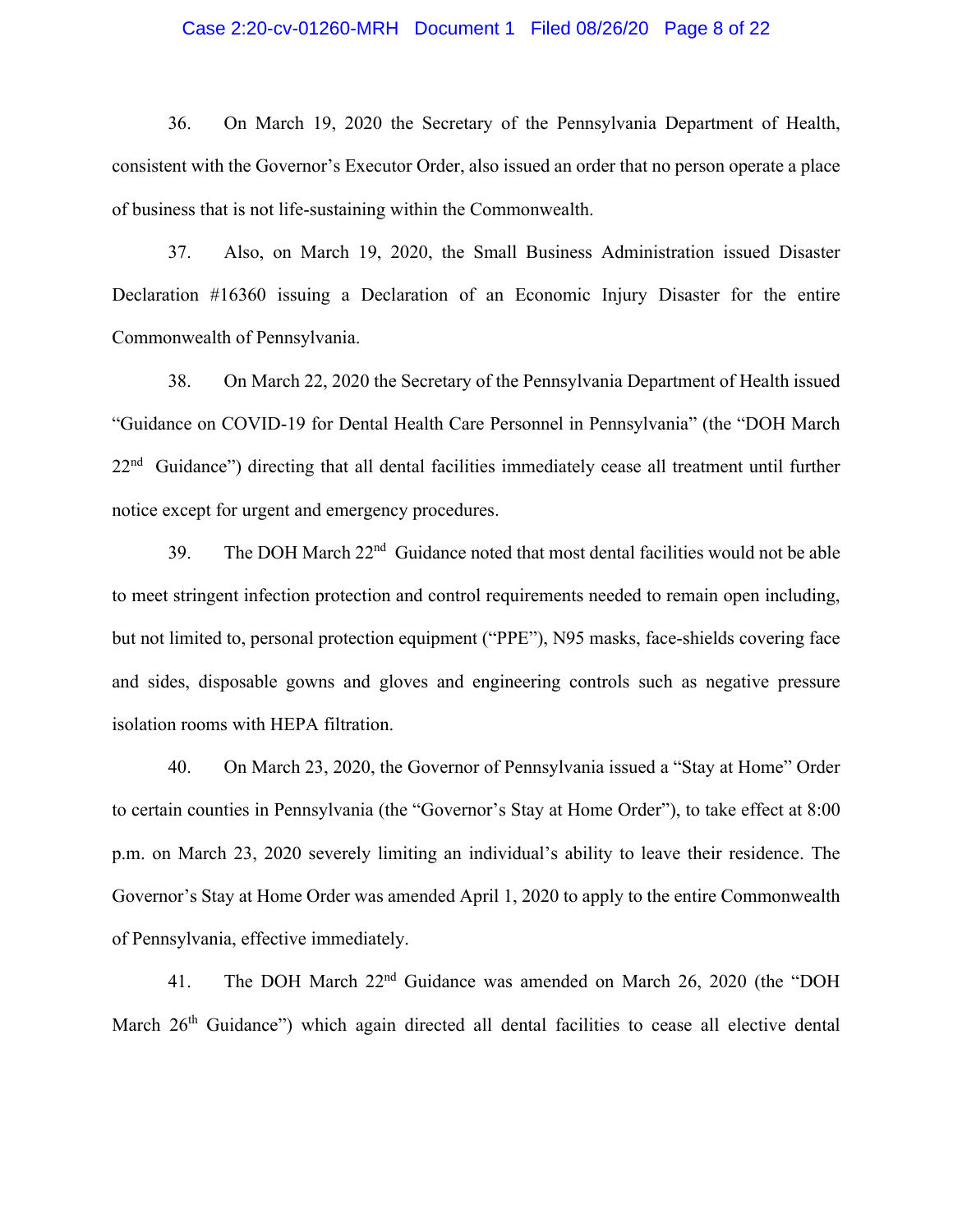### Case 2:20-cv-01260-MRH Document 1 Filed 08/26/20 Page 9 of 22

procedures and to only treat urgent and emergency patients if the facilities were able to meet certain stringent infection and control requirements.

42. On May 8, 2020 the DOH March  $26<sup>th</sup>$  Guidance was amended to remove the absolute prohibition against elective or non-urgent dental procedures (the "DOH May  $8<sup>th</sup>$ Guidance"). The DOH May 8<sup>th</sup> Guidance, however, discouraged dental procedures that created visible spray or aerosol permitting such procedures only as a "last resort" if clinically necessary to prevent irreversible damage to the patient and only when proper PPE, per OSHA guidance, was available to the dental practice. The DOH May 8<sup>th</sup> Guidance further noted that the Pennsylvania Department of Health and Pennsylvania Department of Emergency Services were not prioritizing dental practices for PPE distribution and that "[I]f infection control protocols outlined by the CDC and OSHA cannot be followed, the procedure should not be done."

43. On May 8, 2020, the Governor of Pennsylvania announced a plan to reopen certain counties within the Commonwealth, transitioning certain counties to "yellow", which allows lowrisk businesses such as Plaintiff's to open. Allegheny County, where Plaintiff's business is located, was moved to "yellow" on May  $15<sup>1</sup>$ 

44. Most other states, including those in which the putative Class members reside and/or do business, have issued similar compulsory shut-down orders for "non-essential" businesses, or businesses deemed not to be "life sustaining." Most other states, including those in which the putative Class members reside and/or do business, have also issued directives from public health officials curtailing non-urgent or non-emergent health care services.

45. Due to an increase in COVID-19 cases, on July 15, 2020, Governor Wolf issued an Order Directing Targeted Mitigation Measures, reinstating certain restrictions on certain

 $\frac{1}{1}$  https://www.publicsource.org/allegheny-yellow-phase-

news/#:~:text=Gov.,said%20at%20a%20press%20conference.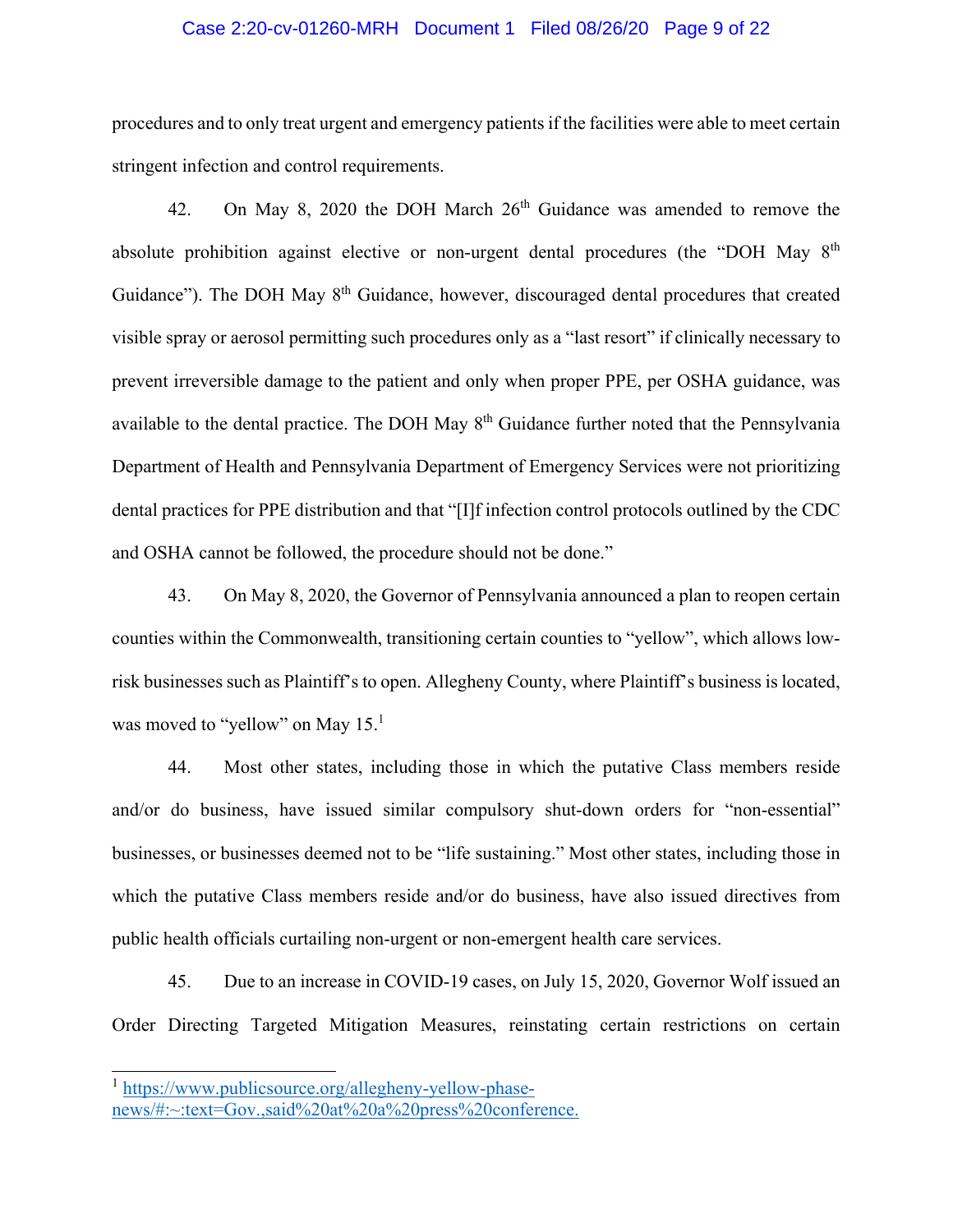### Case 2:20-cv-01260-MRH Document 1 Filed 08/26/20 Page 10 of 22

businesses.<sup>2</sup> This Order mandated that all businesses are required to conduct their operations remotely, "[u]nless not possible."<sup>3</sup> There is no expiration date on this Order.

The closure of all "non-life-sustaining businesses" evidences an awareness on the 46. part of both state and local governments that COVID-19 causes loss of or damage to property. This is particularly true in places where in-person business is conducted, as the contact and interaction necessarily incident to such businesses causes a heightened risk of the property becoming contaminated.

For example, a New York City Executive Order entered on March 16, 2020 47. specifically acknowledged that: "[COVID-19] physically is causing property loss and damage." See https://www1.nyc.gov/assets/home/downloads/pdf/executive-orders/2020/eeo-100.pdf (last accessed May 6, 2020).

48. Similarly, in a March 16, 2020 proclamation, the City of New Orleans acknowledged COVID-19's "propensity to attach to surfaces for prolonged periods of time, thereby spreading from surface to person and causing property loss and damage in certain circumstances." See https://nola.gov/mayor/executive-orders/emergency-declarations/03162020mayoral-proclamation-to-promulgate-emergency-orders-during-the-state-of-emergency-due-to- $\frac{\text{co}}{\text{as}}$  (last accessed May 6, 2020).

49. In upholding the Governor of Pennsylvania's Proclamation of a state-wide disaster and the Executive Orders mandating the closure of businesses within Pennsylvania, the Pennsylvania Supreme Court noted the significant risk of the spread of the COVID-19 virus, even in locations where the disease has not been detected:

Covid-19 does not spread because the virus is "at" a particular location. Instead

<sup>&</sup>lt;sup>2</sup> https://www.governor.pa.gov/wp-content/uploads/2020/07/20200715-TWW-targetedmitigation-order.pdf

 $3 \dot{d}$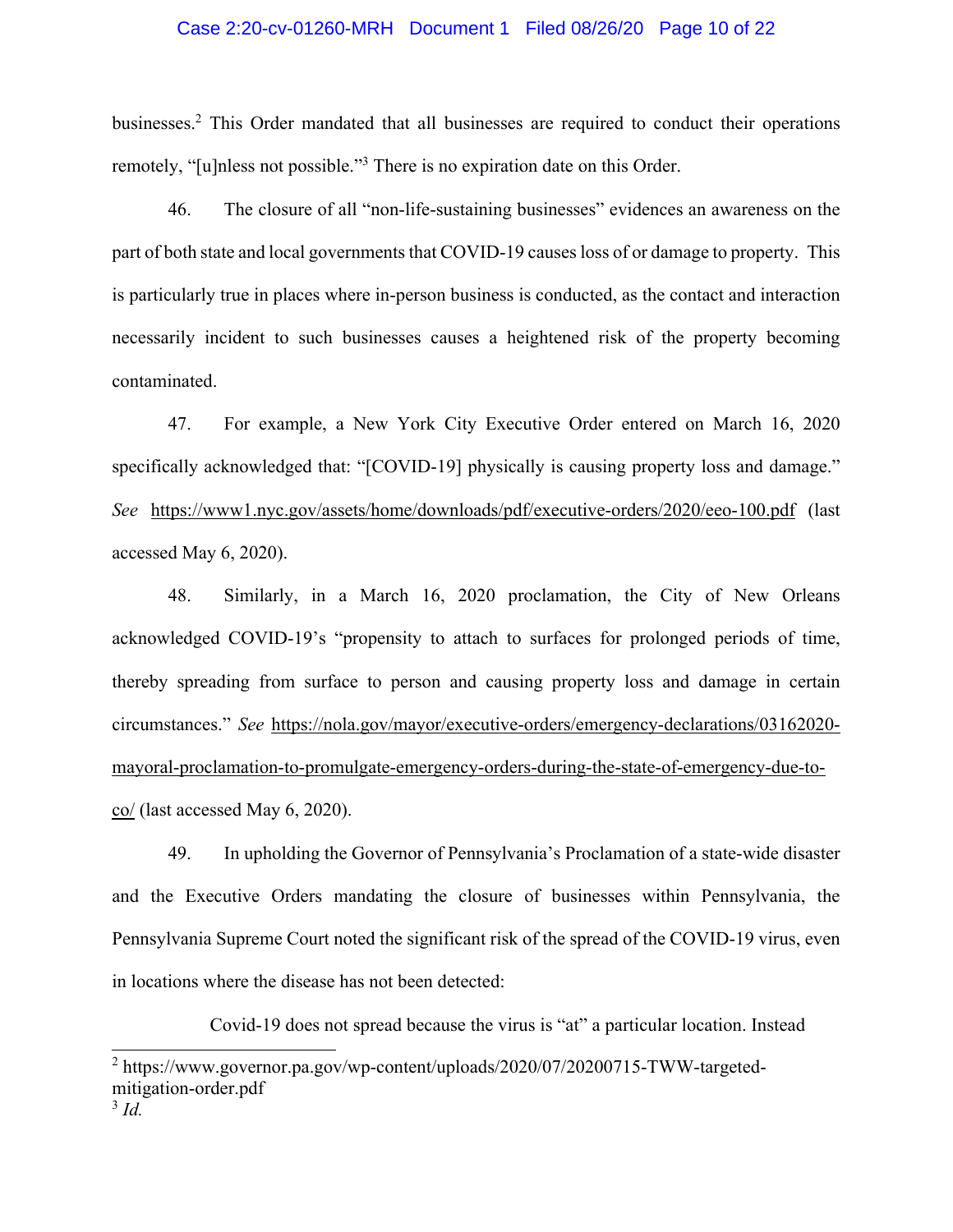it spreads because of person-to-person contact, as it has an incubation period of up to fourteen days and that one in four carriers of the virus are asymptomatic. Respondents' Brief at 4 (citing Coronavirus Disease 2019, "Symptoms," CDC, https://www.cdc.gov/coronavirus/2019-ncov/symptoms-testing/symptoms.html (last accessed 4/9/2020)). The virus can live on surfaces for up to four days and can remain in the air within confined areas and structures. Id. (citing National Institutes of Health, "Study suggests new coronavirus may remain on surfaces for days," (Mar. 27, 2020) https://www.nih.gov/news-events/nih-researchmatters/study-suggests-new-coronavirus-may-remain-surfaces-days (last accessed 4/9/2020) and Joshua Rabinowitz and Caroline Bartman, "These Coronavirus Exposures Might be the Most Dangerous," The New York Times (Apr. 1, 2020) https://www.nytimes.com/2020/04/01/opinion/coronavirus-viraldose.html).

Friends of DeVito v. Wolf, 227 A. 3d 872, 891 (Pa. 2020).

50. Because the COVID-19 virus can survive on surfaces for up to fourteen days, the Pennsylvania Supreme Court ultimately concluded that "any location . . . where two or more people can congregate is within the disaster area."

Further, the World Health Organization ("WHO") has indicated that airborne 51. transmission, "particularly in specific indoor locations, such as crowded and inadequately ventilated spaces" poses a significant risk.<sup>4</sup> The WHO has also raised concerns about transmission of the virus through aerosol generating medical procedures and the creation of fomites (contaminated surfaces). $5$ 

52. The CDC has warned that exposure to an individual with COVID-19 for fifteen minutes or more, or close contact within six feet of distance, is enough to justify a personal quarantine.<sup>6</sup>

 $4 \text{ https://apnews.com/648feb226473f9841920abd6ffb004c7}$ 

<sup>&</sup>lt;sup>5</sup> https://www.who.int/news-room/commentaries/detail/transmission-of-sars-cov-2-implicationsfor-infection-prevention-precautions/

 $6$  https://www.cdc.gov/coronavirus/2019-ncov/php/public-health-recommendations.html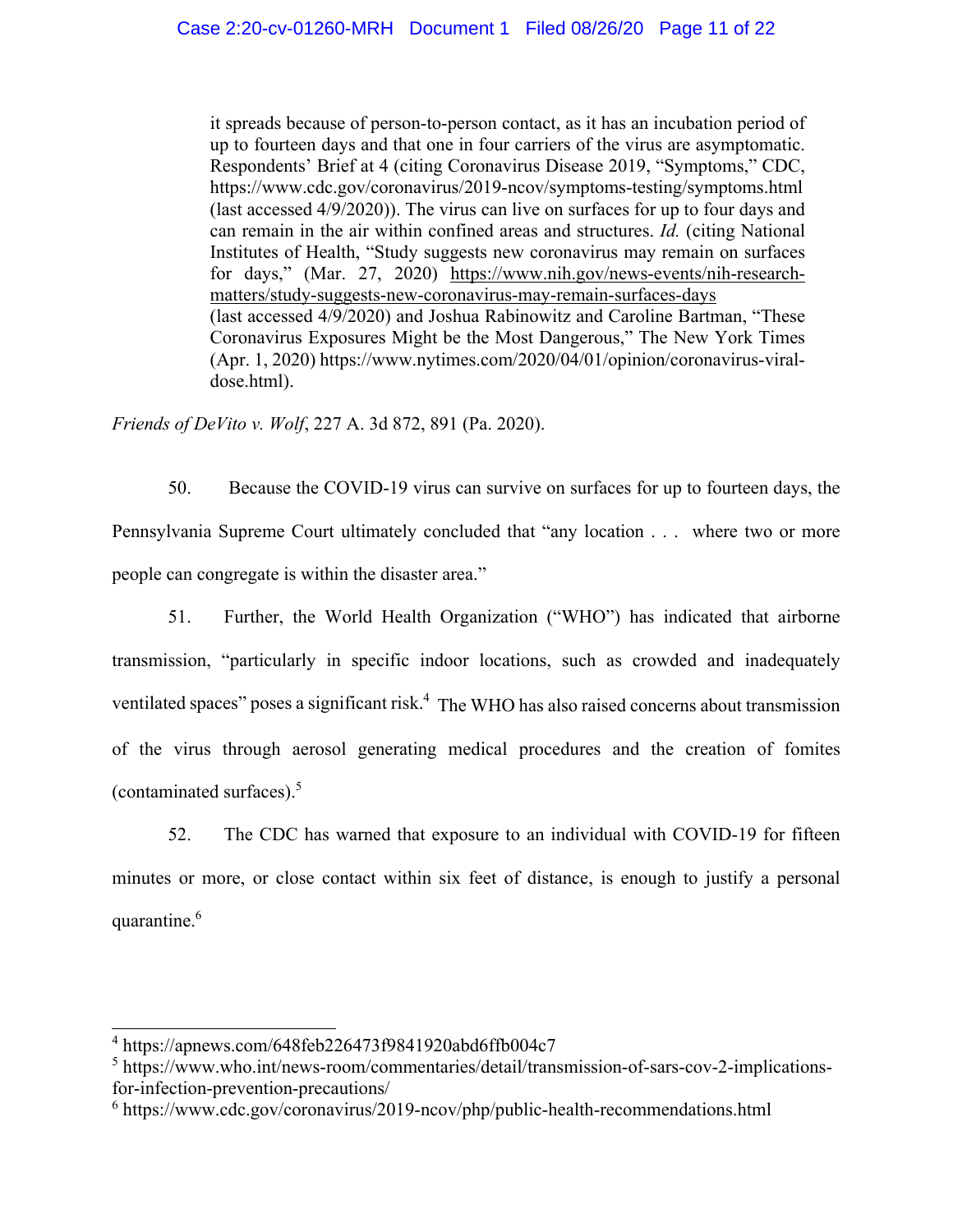### Case 2:20-cv-01260-MRH Document 1 Filed 08/26/20 Page 12 of 22

53. Experts believe that "a second wave" of COVID-19 cases will occur in the fall and winter of 2020, coinciding with the flu season. As Dr. Robert Glatter, emergency physician at Lenox Hill Hospital in New York City stated: "[the second wave] will likely be worse than the initial wave we experienced this spring."

54. Plaintiff has incurred, and continues to incur, among other things, a substantial loss of business income and additional expenses covered under the Policy.

## Plaintiff Submits a Claim Under Its "All-Risk" Policy, and Defendants Wrongly **Fails and Refuses To Honor Its Obligations Respecting Same**

As a result of the orders, guidance and protocols issued by the Governor of 55. Pennsylvania, the Secretary of the Pennsylvania Department of Health, the CDC, OSHA and the WHO relating to the Plaintiff's practice of dentistry (collectively the "Mandated Shutdown" **Rules**"), the Covered Property effectively closed on March 13, 2020 for provision of elective dental procedures with limited re-opening as of June 1, 2020 to provide clinically necessary treatment in cases of non-urgent and non-emergent care.

56. Plaintiff has incurred, and continues to incur, among other things, a substantial loss of business income, including additional expenses covered under the Policy due to the constraints to provide elective dental care to patients at the Covered Property because of the Mandated Shutdown Rules.

57. On or about March 20, 2020 Plaintiff provided oral notice to Defendants of its claim for the interruption to its business.

58. Defendants responded to Plaintiff with a letter, dated March 25, 2020 (attached hereto as Exhibit B), indicating, "the coronavirus did not cause property damage at your place of

 $7$  https://www.healthline.com/health-news/what-a-covid-19-wave-in-the-fall-could-looklike#Educated-guesses-about-the-future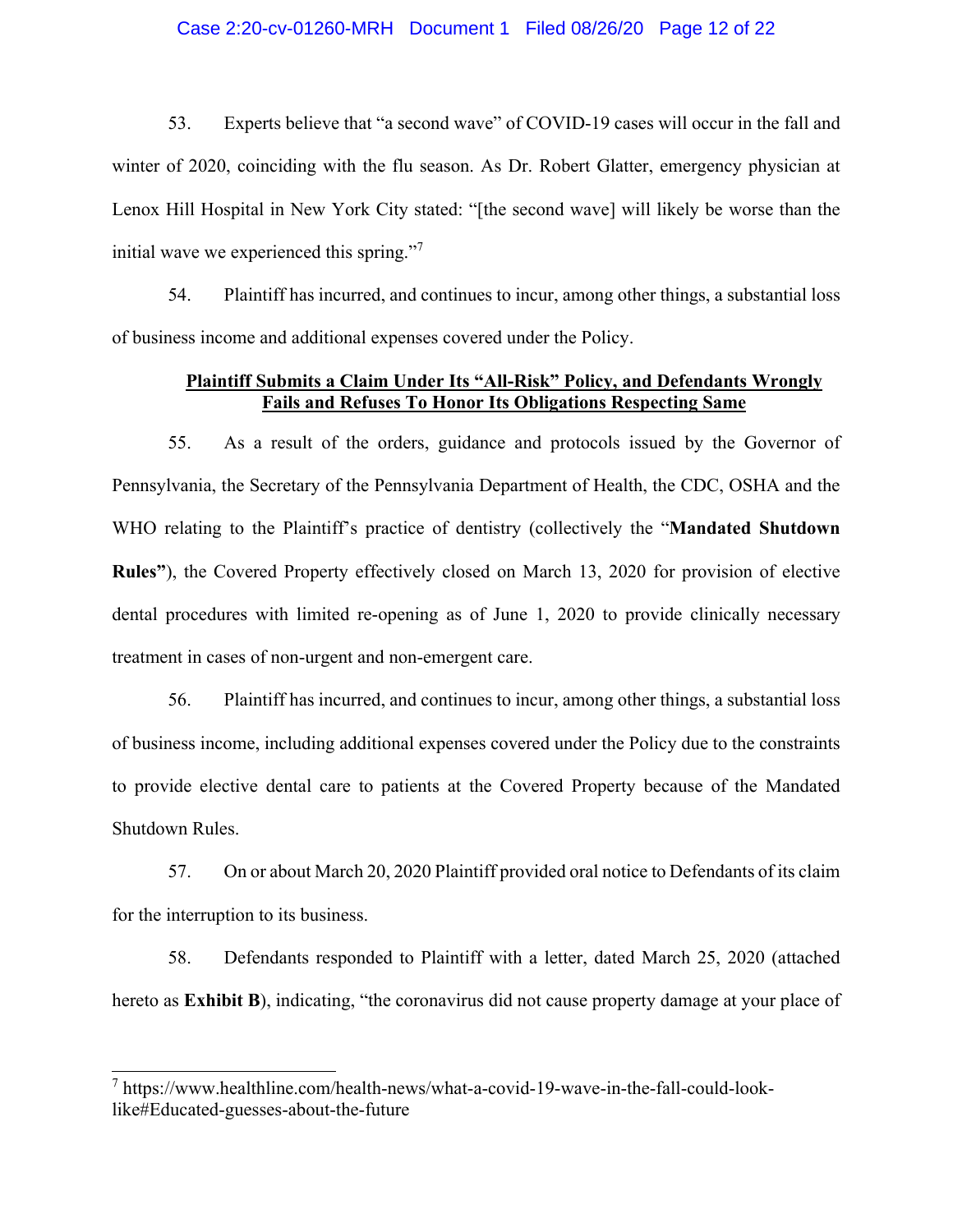### Case 2:20-cv-01260-MRH Document 1 Filed 08/26/20 Page 13 of 22

business or in the immediate area . . . ." Further, Defendants state "[e]ven if the virus did cause damage, it is excluded from the policy, and the limited coverage available for losses caused by virus does not apply to the facts of your loss."

# **Contrary To Defendants' Position, Plaintiff's Losses Arise From Direct Physical Loss Or Damage**

Plaintiff's Covered Property suffered direct physical loss or physical damage due 59. to the Mandated Shutdown Rules requiring Plaintiff discontinue its primary use of the Covered Property. The Mandated Shutdown Rules, in and of themselves, constitute a Covered Cause of Loss within the meaning of the Policy.

60. Alternatively, and to the extent the Mandated Shutdown Rules do not constitute a Covered Cause of Loss within the meaning of the Policy, the COVID-19 public health emergency and the ubiquitous nature of the COVID-19 virus caused a direct physical loss or damage to Plaintiff's Covered Property. Specifically, the Covered Property has been rendered unusable for its intended purpose because the highly contagious nature of COVID-19 – particularly when people gather inside a building or other closed space for extended periods of time, or when aerosols are generated during medical procedures – precludes any meaningful use of the Covered Property. For example, in *Motorists Mutual Ins. Co. v. Hardinger*, 131 F. App'x 823 (3d Cir. 2005), the United States Court of Appeals for the Third Circuit held that an issue of fact existed as to whether the presence of Escherichia coli ("E. coli") at the covered property impacted its functionality, or made the property otherwise useless or uninhabitable, sufficient to establish physical loss or damage to the property.

61. Further, and as an additional basis for coverage under the Policy, the ubiquitous nature of the COVID-19 virus, as explained above, caused direct physical loss or physical damage to property other than Plaintiff's Covered Property, and such loss or damage resulted in an "action"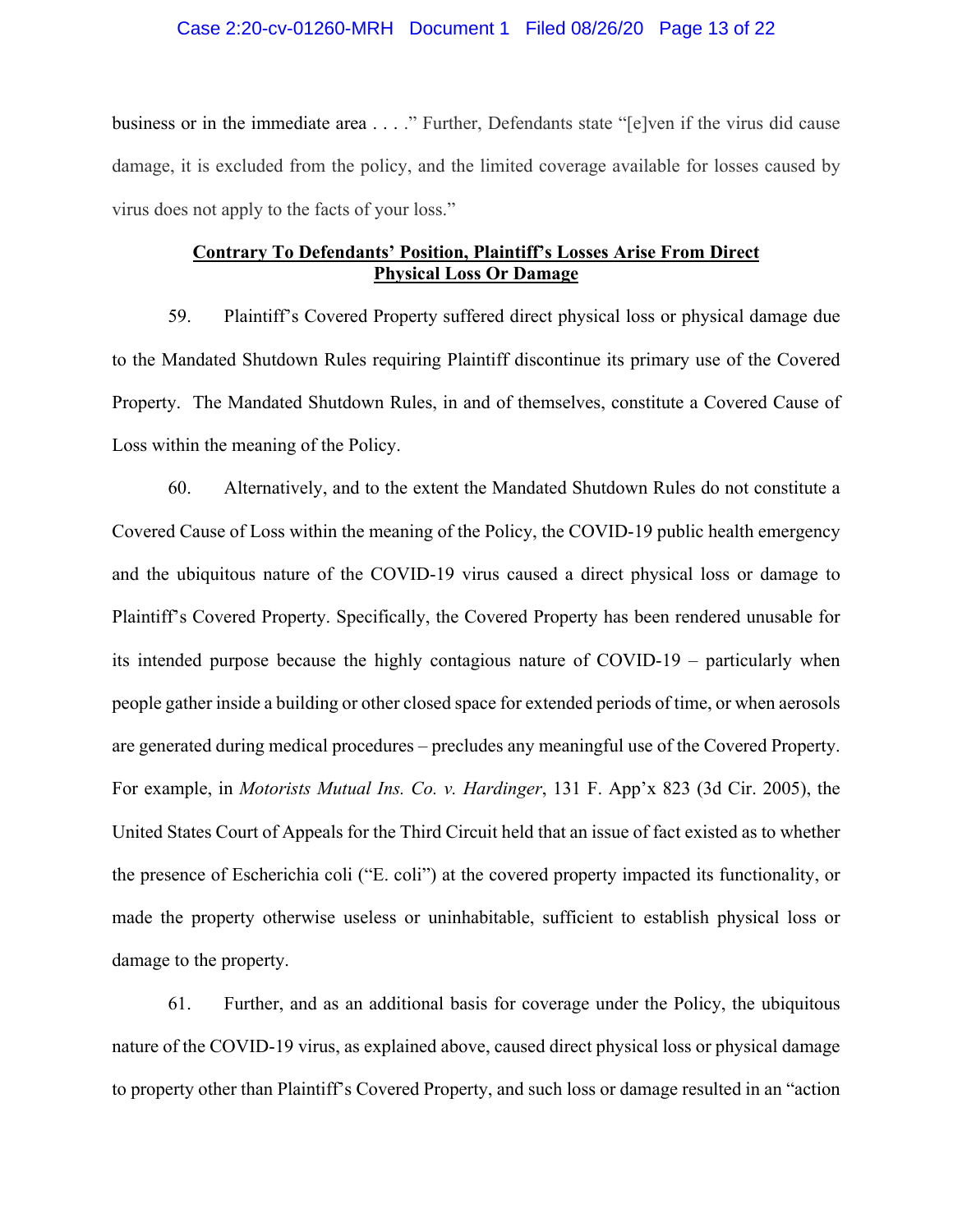### Case 2:20-cv-01260-MRH Document 1 Filed 08/26/20 Page 14 of 22

by civil authority" prohibiting access to Plaintiff's Covered Property, within the meaning of the Policy.

62. Additionally, Plaintiff's "dependent property" suffered direct physical loss or physical damage as a result of the Mandatory Shutdown Rules, or in the alternative, the ubiquitous nature of the COVID-19 virus, resulting in lost business income to Plaintiff, within the meaning of the Policy.

### **Contrary To Defendants' Position, The Virus Exclusion Does Not Apply**

63. The Policy contains a coverage exclusion for losses caused by "[p] resence, growth, proliferation, spread or any activity of 'fungi', wet rot, dry rot, bacteria or virus." (the "Virus Exclusion").

64. The Virus Exclusion does not preclude coverage for Plaintiff's claim under the Policy.

65. First, to the extent that the governmental orders, in and of themselves, constitute direct physical loss of or physical damage to Plaintiff's Covered Properties, the Virus Exclusion simply does not apply.

66. Further, to the extent that the coverage under the Policy derives from direct physical loss or physical damage caused by the COVID-19 virus, either to Plaintiff's Covered Properties or to property other than Plaintiff's Covered Properties, Defendants should be estopped from enforcing the Virus Exclusion, on principles of regulatory estoppel, as well as general public policy.

67. In 2006, two insurance industry trade groups, Insurance Services Office, Inc. ("ISO") and the American Association of Insurance Services ("AAIS"), represented hundreds of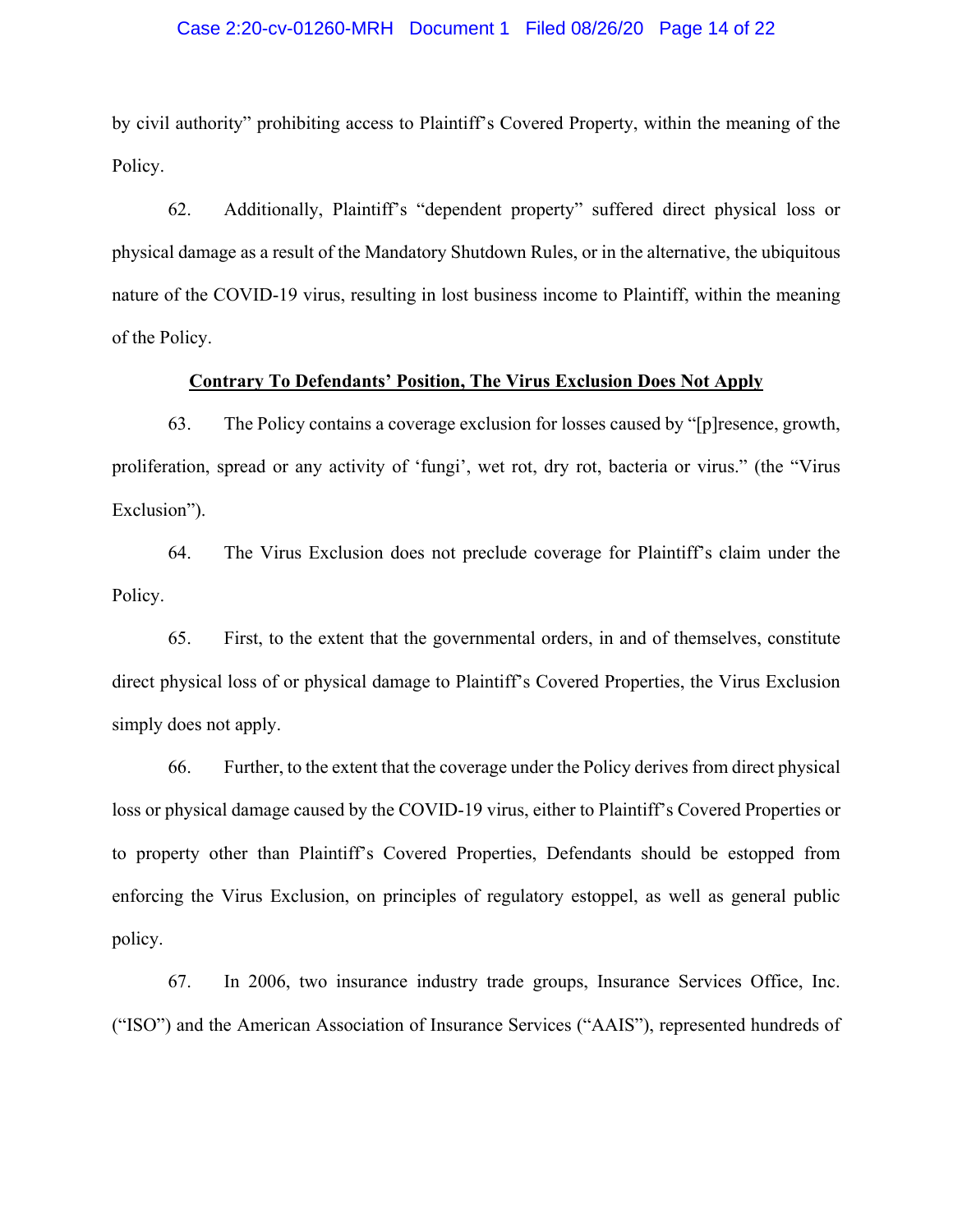### Case 2:20-cv-01260-MRH Document 1 Filed 08/26/20 Page 15 of 22

insurers in a national effort to seek approval from state insurance regulators for the adoption of various virus exclusion provisions.

68. In their filings with the various state regulators, on behalf of the insurers, ISO and AAIS represented that the adoption of the virus exclusion provisions were only meant to "clarify" that coverage for "disease-causing agents" has never been in effect, and was never intended to be included, in the property policies.

Specifically, in its "ISO Circular" dated July 6, 2006 and entitled "New 69. Endorsements Filed to Address Exclusion of Loss Due to Virus or Bacteria," ISO represented to the state regulatory bodies that:

While property policies have not been a source of recovery for losses involving contamination by disease-causing agents, the specter of pandemic or hitherto unorthodox transmission of infectious material raises the concern that insurers employing such policies may face claims in which there are efforts to expand coverage to create sources of recovery for such losses, contrary to policy intent.

70. Similarly, AAIS, in its "Filing Memorandum" in support of the adoption of virus

exclusion provisions, represented:

Property policies have not been, nor were they intended to be, a source of recovery for loss, cost or expense caused by disease-causing agents. With the possibility of a pandemic, there is concern that claims may result in efforts to expand coverage to create recovery for loss where no coverage was originally intended ...

This endorsement clarifies that loss, cost, or expense caused by, resulting from, or relating to any virus, bacterium, or other microorganism that causes disease, illness, or physical distress or that is capable of causing disease, illness, or physical distress  $is excluded...$ 

71. The foregoing representations made by the insurance industry were false. By 2006,

the time of the state applications to approve the virus exclusion provisions, courts had repeatedly

found that property insurance policies covered claims involving disease-causing agents, and had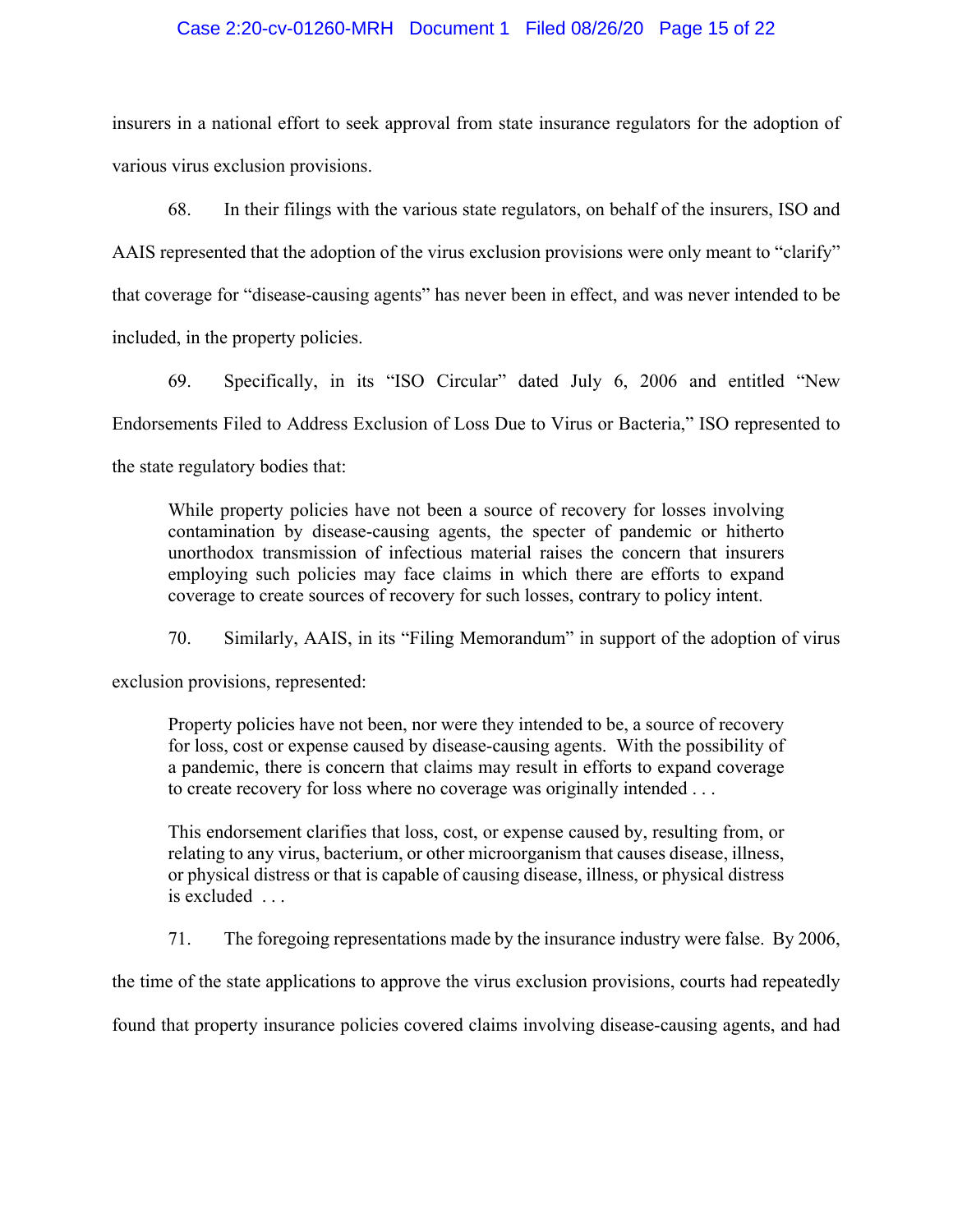### Case 2:20-cv-01260-MRH Document 1 Filed 08/26/20 Page 16 of 22

held on numerous occasions that any condition making it impossible to use property for its intended use constituted "physical loss or damage to such property."

72. The foregoing assertions by the insurance industry (including Defendants), made to obtain regulatory approval of virus exclusion provisions, were in fact misrepresentations and for this reason, among other public policy concerns, insurers should now be estopped from enforcing the Virus Exclusion to avoid coverage of claims related to the COVID-19 pandemic.

73. In securing approval for the adoption of virus exclusions by misrepresenting to the state regulators that such provisions would not change the scope of coverage, the insurance industry effectively narrowed the scope of the insuring agreement without a commensurate reduction in premiums charged. Under the doctrine of regulatory estoppel, the Court should not permit the insurance industry to benefit from this type of duplicitous conduct before the state regulators.

74. Upon information and belief, Defendants have denied, or will deny, other Class members' claims for coverage under their "all-risk" property damage policies issued by Defendants.

75. Defendants' denial of lost business income claims has left Plaintiff and the Class without vital coverage acquired to ensure the survival of their businesses during this temporary suspension of operations.

#### **CLASS ACTION ALLEGATIONS**

76. Plaintiff brings this action individually and as a class action on behalf of the Class, defined as follows:

All policyholders in the United States who purchased commercial property coverage, including business or interruption income (and extra expense) coverage from Defendants and who have been denied coverage under their policy for lost business income after being ordered by a governmental entity, in response to the COVID-19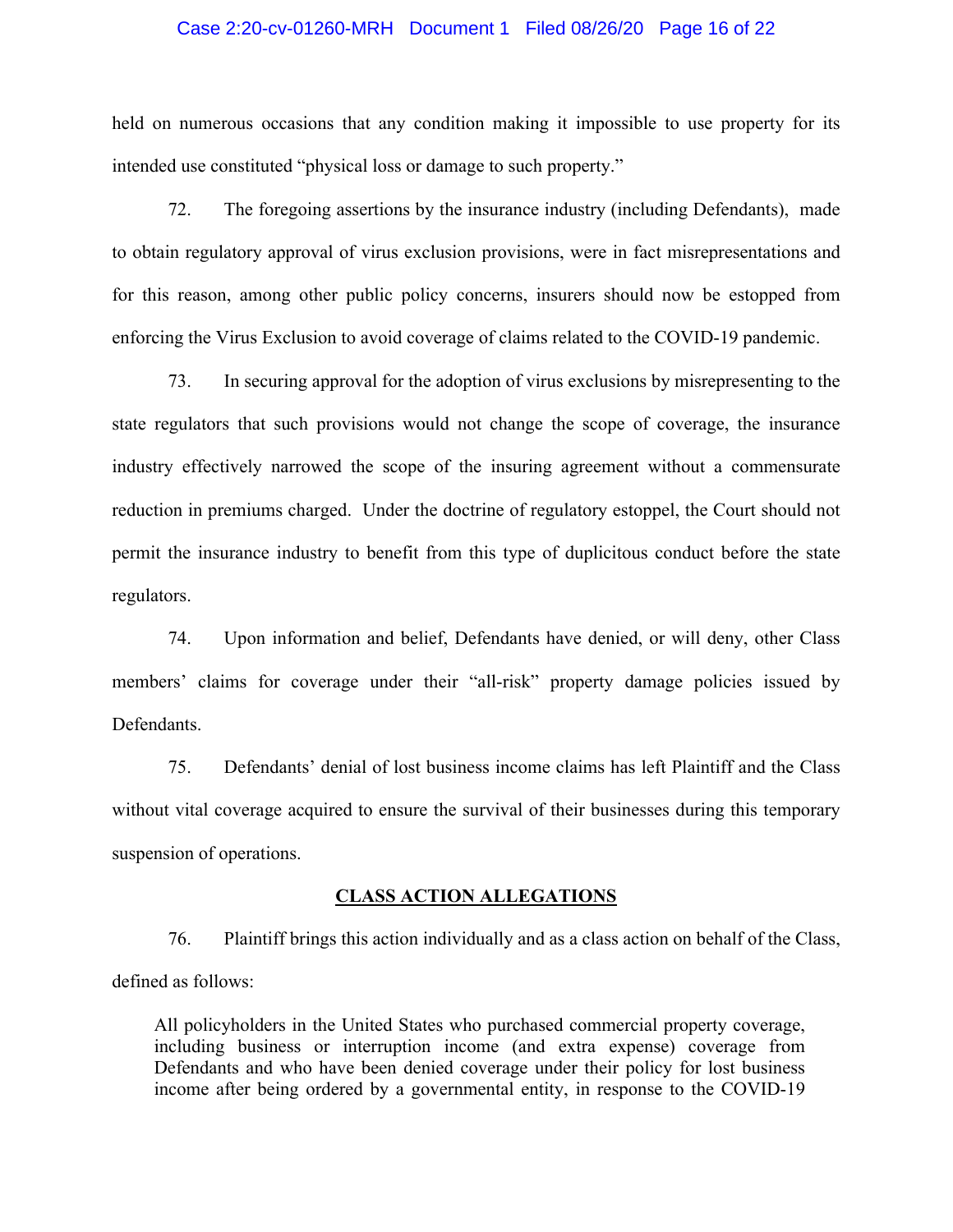### Case 2:20-cv-01260-MRH Document 1 Filed 08/26/20 Page 17 of 22

pandemic, to shut down or otherwise curtail or limit in any way their business operations.

77. Excluded from the Class are Defendants and their officers, directors, legal representatives, successors, subsidiaries, and assigns. Also excluded from the Class are any judicial officer presiding over this matter, members of their immediate family, and members of their staff.

78. The members of the Class are so numerous and geographically dispersed that joinder would be impracticable. Class members are readily identifiable from information and records in Defendants' possession, custody, or control.

79. There is a well-defined community of interest in the common questions of law and fact affecting the Class members. These common legal and factual questions include, but are not limited to:

> whether Defendants owed coverage to Plaintiff and the Class; a.

 $\mathbf{b}$ . whether any exclusions to coverage apply;

 $\mathbf{c}$ . whether Plaintiff and members of the Class are entitled to damages and, if so, the measure of such damages; and

d. whether Plaintiff and members of the Class are entitled to equitable, declaratory and/or other relief, and if so, the nature of such relief.

80. Plaintiff's claims are typical of the claims of the absent class members and have a common origin and basis. Plaintiff and absent Class members are all injured by Defendants' refusal to afford the purchased coverage. Plaintiff's claims arise from the same practices and course of conduct giving rise to the claims of the absent Class members and are based on the same legal theories, namely the refusal to provide insurance coverage for the loss. If prosecuted individually, the claims of each Class member would necessarily rely upon the same material facts and legal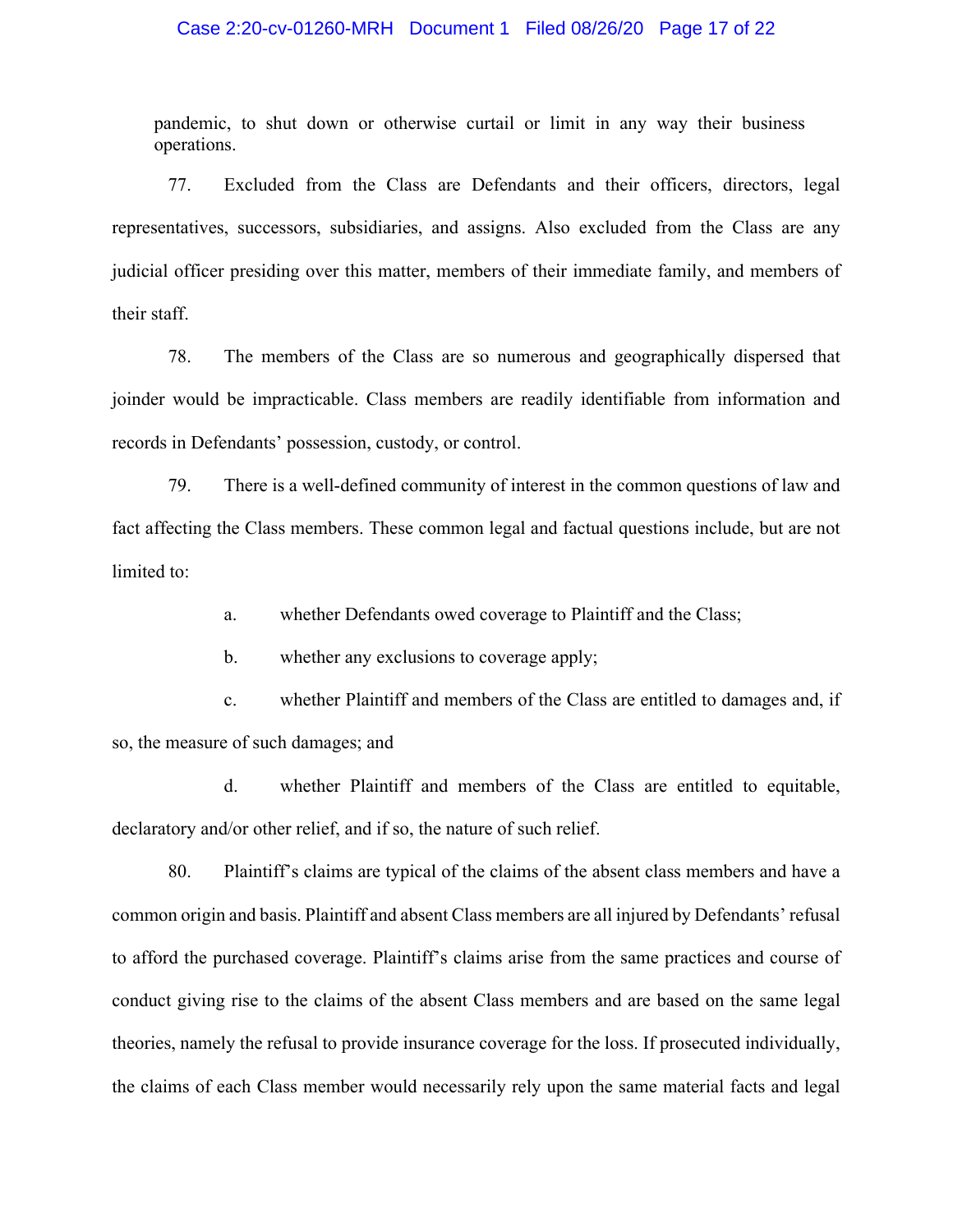### Case 2:20-cv-01260-MRH Document 1 Filed 08/26/20 Page 18 of 22

theories and seek the same relief. Plaintiff's claims arise from the same practices and course of conduct that give rise to the other Class members' claims and are based on the same legal theories.

81. Plaintiff will fully and adequately assert and protect the interests of the absent Class members and has retained Class counsel who are experienced and qualified in prosecuting class action cases similar to this one. Neither Plaintiff nor Plaintiff's attorneys has any interests contrary to or conflicting with the interests of absent Class members.

82. The questions of law and fact common to all Class members predominate over any questions affecting only individual class members.

83. A class action is superior to all other available methods for the fair and efficient adjudication of this lawsuit because individual litigation of the absent Class members' claims is economically infeasible and procedurally impracticable. Class members share the same factual and legal issues and litigating the claims together will prevent varying, inconsistent, or contradictory judgments, and will prevent delay and expense to all parties and the court system through litigating multiple trials on the same legal and factual issues. Class treatment will also permit Class members to litigate their claims where it would otherwise be too expensive or inefficient to do so. Plaintiff knows of no difficulties in managing this action that would preclude its maintenance as a class action.

84. Additionally, the prosecution of separate actions by individual Class members would create a risk of inconsistent or varying adjudications with respect to individual Class members that would establish incompatible standards of conduct for Defendants. Such individual actions would create a risk of adjudications that would be dispositive of the interests of other Class members and impair their interests. Defendants, through their uniform conduct, acted or refused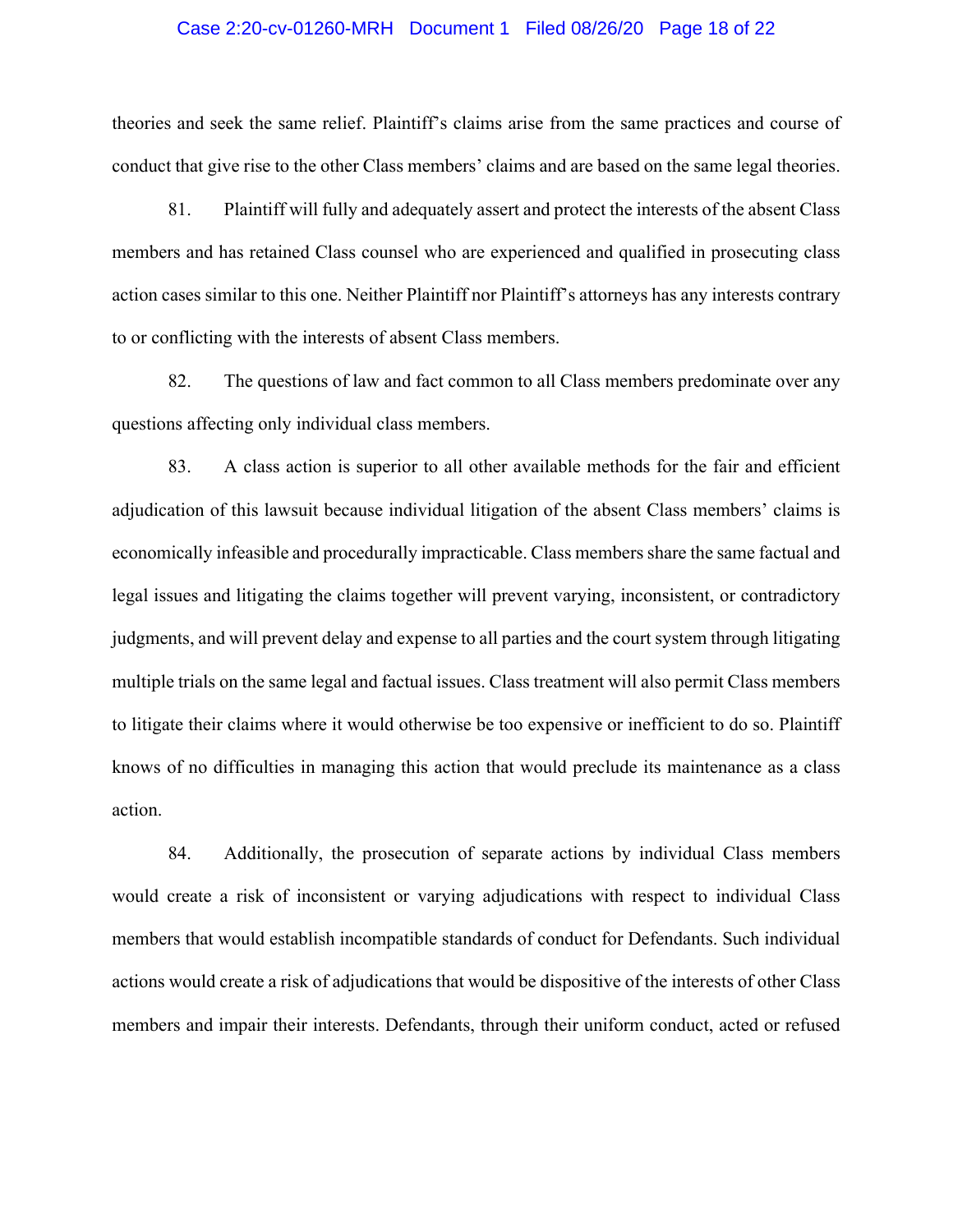### Case 2:20-cv-01260-MRH Document 1 Filed 08/26/20 Page 19 of 22

to act on grounds generally applicable to the Class as a whole, making declaratory relief appropriate to the Class as a whole.

## **COUNT I DECLARATORY RELIEF**

Plaintiff incorporates by reference each and every allegation set forth above. 85.

The Declaratory Judgment Act, 28 U.S.C.  $\S$  2201(a), provides that in "a case of 86. actual controversy within its jurisdiction . . . any court of the United States . . . may declare the rights and other legal relations of any interested party seeking such declaration, whether or not further relief is or could be sought."  $28$  U.S.C.  $\S$   $2201(a)$ .

An actual controversy has arisen between Plaintiff and the Defendants as to the 87. rights, duties, responsibilities and obligations of the parties in that Plaintiff contends and Defendants dispute and deny that the Policy provides coverage to Plaintiff for any current and future lost business income, subject to the limit of liability, for the temporary suspension of Plaintiff's operations.

88. The Policy provides coverage for "direct physical loss of or physical damage."

89. Plaintiff's loss of use, loss of access, and loss of functionality of the Covered Property when the Mandated Shutdown Rules made it unlawful for Plaintiff to fully access, use, and operate his business at the Covered Property, constitutes a loss to the Covered Property under the Policy. Alternatively, the ubiquitous nature of the COVID-19 virus caused a loss to the Covered Property by preventing Plaintiff from using the Covered Property for its intended purpose.

90. Additionally, the Mandated Shutdown Rules or, alternatively, the ubiquitous nature of the COVID-19 virus, caused a physical loss of or physical damage to property other than the Covered Property, thereby invoking coverage under the Policy's "Civil Authority" provision for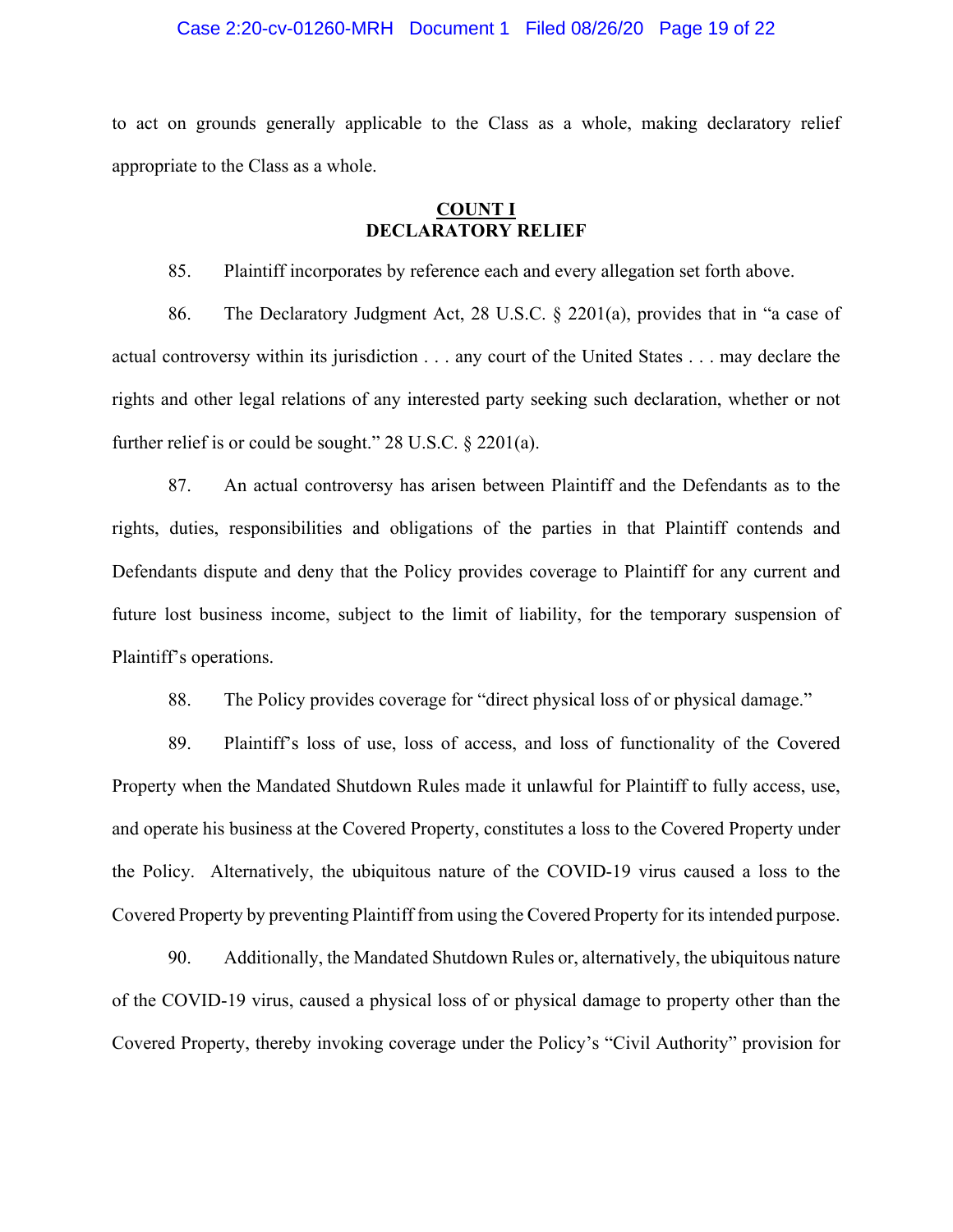### Case 2:20-cv-01260-MRH Document 1 Filed 08/26/20 Page 20 of 22

"actual loss of Business Income" when access to the Covered Property is prohibited by order of civil authority.

91. Further, the Mandatory Shutdown Rules, or alternatively, the ubiquitous nature of the COVID-19 virus, caused physical loss or physical damage to Plaintiff's "dependent property," thereby invoking coverage under the Policy's "Business Income From Dependent Properties" provision, which provides for the payment of lost Business Income when a Covered Cause of Loss damages "dependent property."

92. The Policy constitutes a valid and binding agreement obligating the Defendants to indemnify Plaintiff for covered losses. Plaintiff has substantially performed or otherwise satisfied all conditions precedent to bringing this action and obtaining coverage pursuant to the Policy and applicable law, or alternatively, Plaintiff has been excused from performance by Defendants' acts, representations, conduct, or omissions.

93. Defendants have failed to indemnify Plaintiff for its covered losses.

94. No exclusion to coverage applies.

95. Plaintiff has suffered and continues to suffer a covered loss under the Policy.

96. Plaintiff, individually and on behalf of the Class, seeks a Declaratory Judgment that there is coverage for its business interruption losses under the Policy.

### **COUNT II BREACH OF CONTRACT**

97. Plaintiff incorporates by reference Paragraphs 1 through 84 above as if fully set forth herein.

98. Plaintiff and Defendants entered into a contract of insurance; here, the Policy.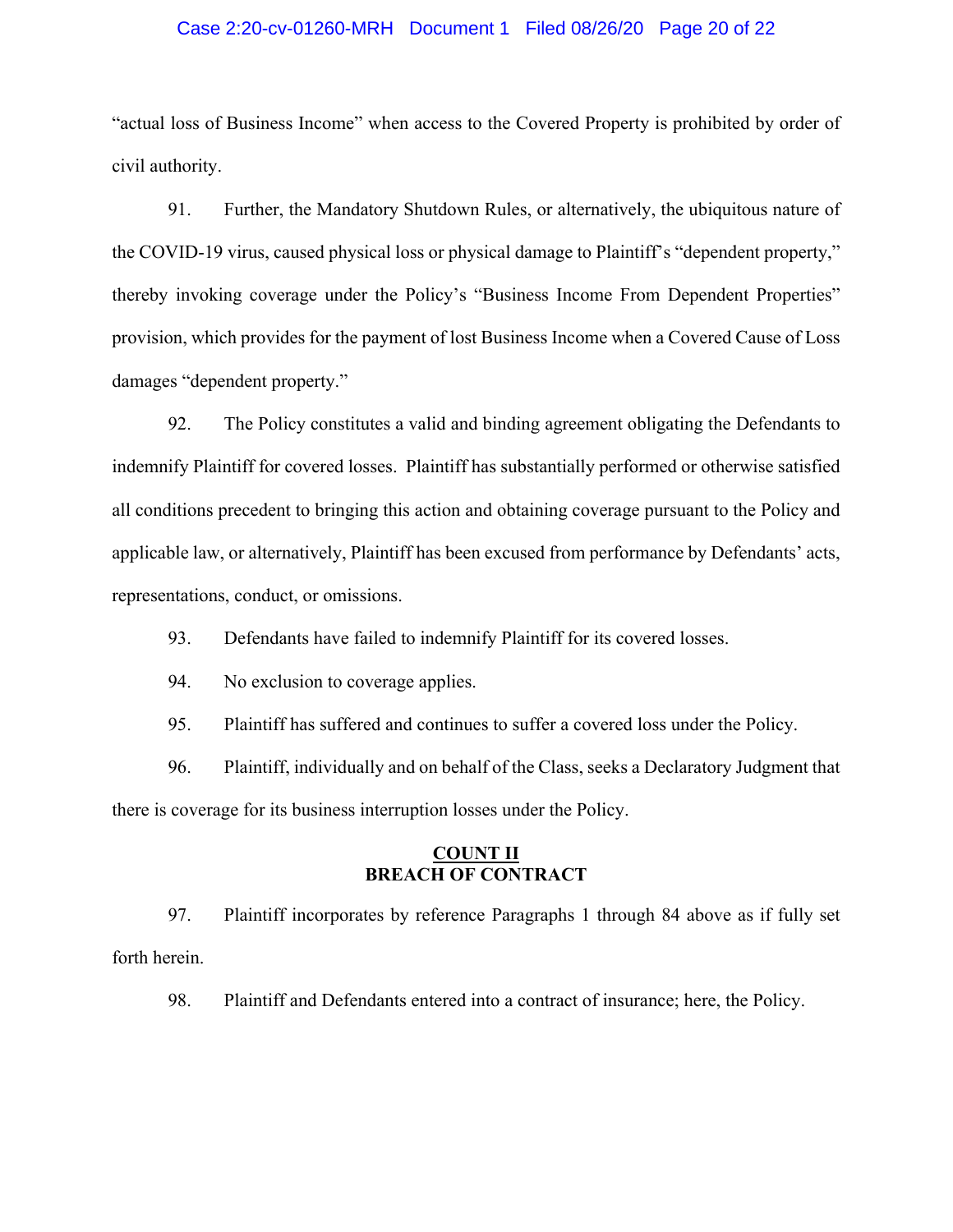## Case 2:20-cv-01260-MRH Document 1 Filed 08/26/20 Page 21 of 22

99. As an insurer, Defendants have a duty of good faith and fair dealing towards its insureds, including the obligation to pay for the financial losses suffered by the Plaintiff and members of the Class because of the Mandated Shutdown Rules.

100. Plaintiff and members of the Class had a reasonable expectation that the financial losses suffered because of the Mandated Shutdown Rules would be covered under the Policy.

101. The Class members entered into a substantially identical policy with Defendants.

102. Under the Policy, Defendants agreed to indemnify Plaintiff and the Class for their business losses as a result of a covered loss.

 $103.$ Plaintiff and the Class members suffered a covered loss under the Policy.

Plaintiff and the Class members timely submitted a notice of claim and satisfied all 104. conditions precedent to receiving the coverage it purchased from Defendants.

105. Defendants breached their contract with Plaintiff and the Class members by failing and refusing to provide the contracted for coverage.

Defendants' breach of the contract has caused Plaintiff and the Class to suffer 106. damages in the amount of their unreimbursed business losses or their limits of liability, whichever is lower.